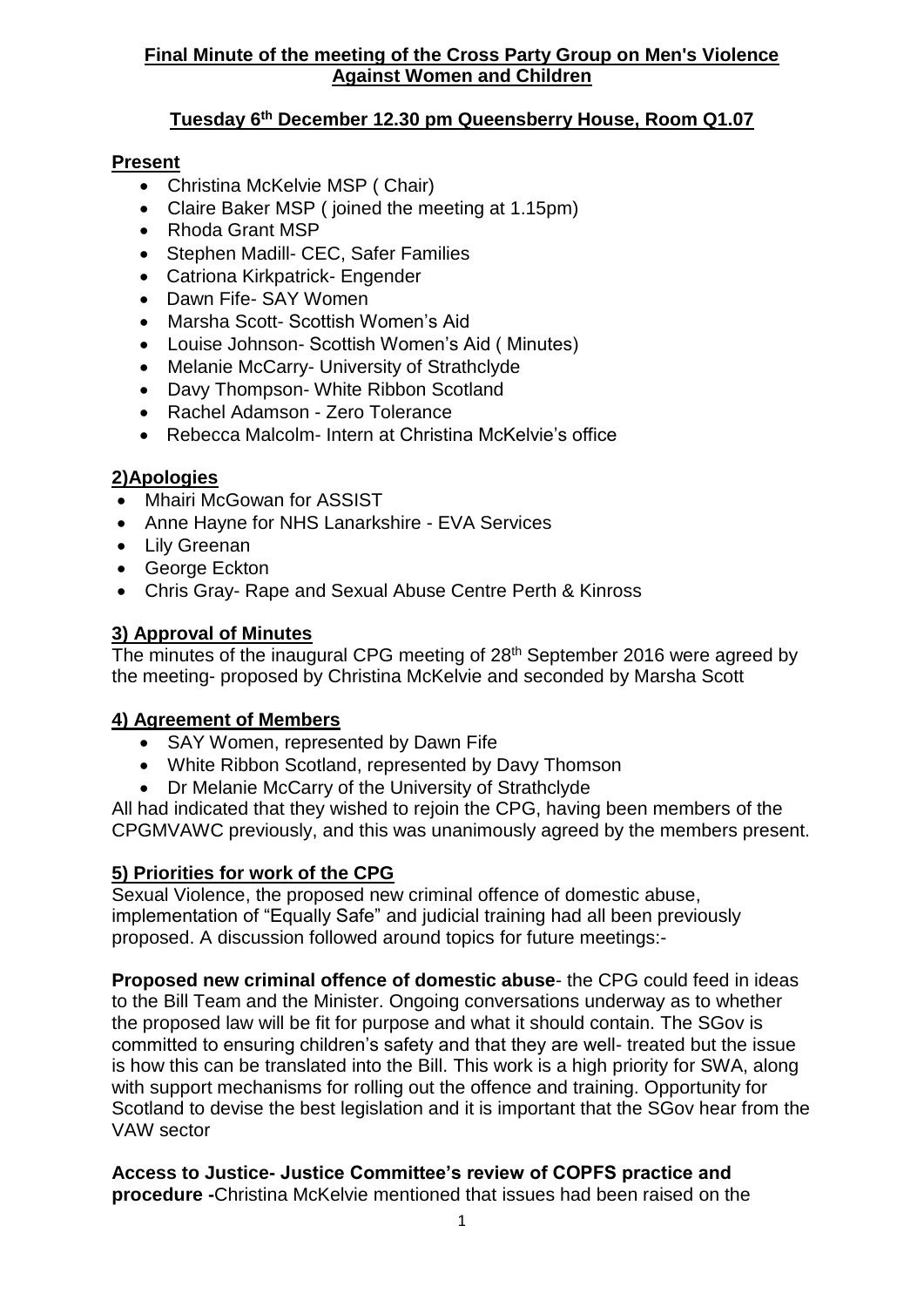treatment of victims at Hamilton Sheriff Court and that the response could have been better. Not clear if the CPG members still have the opportunity to feed into the **Inquiry** 

**FGM, forced marriage and Commercial Sexual Exploitation -**SWA asked that the CPG's work should include a closer look at what's happening in relation to FGM, forced marriage and Commercial Sexual Exploitation in addition to domestic abuse and sexual offending. SWA now operated the Scottish Domestic Abuse and Forced Marriage Helpline so there is a need to have a conversation about this issue.

#### **Intersections between economic discrimination, VAW and the impact on women and children.**

**Issues for children-** Representation for children in court. Marsha Scott inquired whether there was a connection between work of the CPGMVAWC and the Scottish Child Abuse Inquiry into the sexual abuse of children in care in Scotland. Does the CPG have a role in feeding into the process as this may be an opportunity to raise the agenda on VAW and protecting children?

**Immigration, asylum and the "no recourse to public funds" issue-** This is a cross-sector matter. Particular impact on 16-17 year olds as NRTPF is making engagement difficult and increasing number of children coming from Syria. SWA is working with the Scottish Refugee Council ("SRC") around this matter and the abuse of women and Christina McKelvie advised that the Scottish Parliament's Equalities and Human Rights Committee is looking at working with the SRC. Marsha Scott raised the issue that dispersal of refugees and asylum seekers around Scotland is an issue since this is being done with no support to local authorities around this work and the legalities involved, no engagement with VAW organisations and no support to the women. The CPG could invite Nina Murray, Women's Worker at the SRC, to the CPG to discuss these issues.**ACTION- invite SRC to future meeting of CPG**

Christina McKelvie advised of an issue raised with her office in relation to researchers seeking access to women and how appropriate this was. A university from England and the Local Government Association from England and Wales approached Saheliya with a request for their support in accessing women in relation to research on FGM. Their approach has caused concern since they are offering women money to engage, but no support .Christina's officials will discuss with Saheliya.

**Primary Prevention in Scotland-** What does this look like and does it encompass VAW in the context of women's inequality and what does this mean in terms of policy, etc. and what we do or want to do differently? Zero Tolerance noted that Christina McKelvie's role in the Scottish Government's Equalities and Human Rights Committee provides links between equality and VAW. The "join-up" is missing in the "Equally Safe" Delivery Plan.

**Brexit-** Implications of "hard Brexit"/repeal of the Human Rights Act and international instruments and obligations. There is a perception that Brexit may mean "no more human rights" for the UK but there is an opportunity to address this. The Scottish Parliament' SPICE is looking at all the human rights obligations of the Scottish Parliament and the Concluding Observations on the UNCRC as a "route map" across all protected characteristics and VAW. This will be considering budgeting and discriminatory practices within schools- the EIS has a tool kit. Discriminatory practices will be looked at and their impact across all protected groups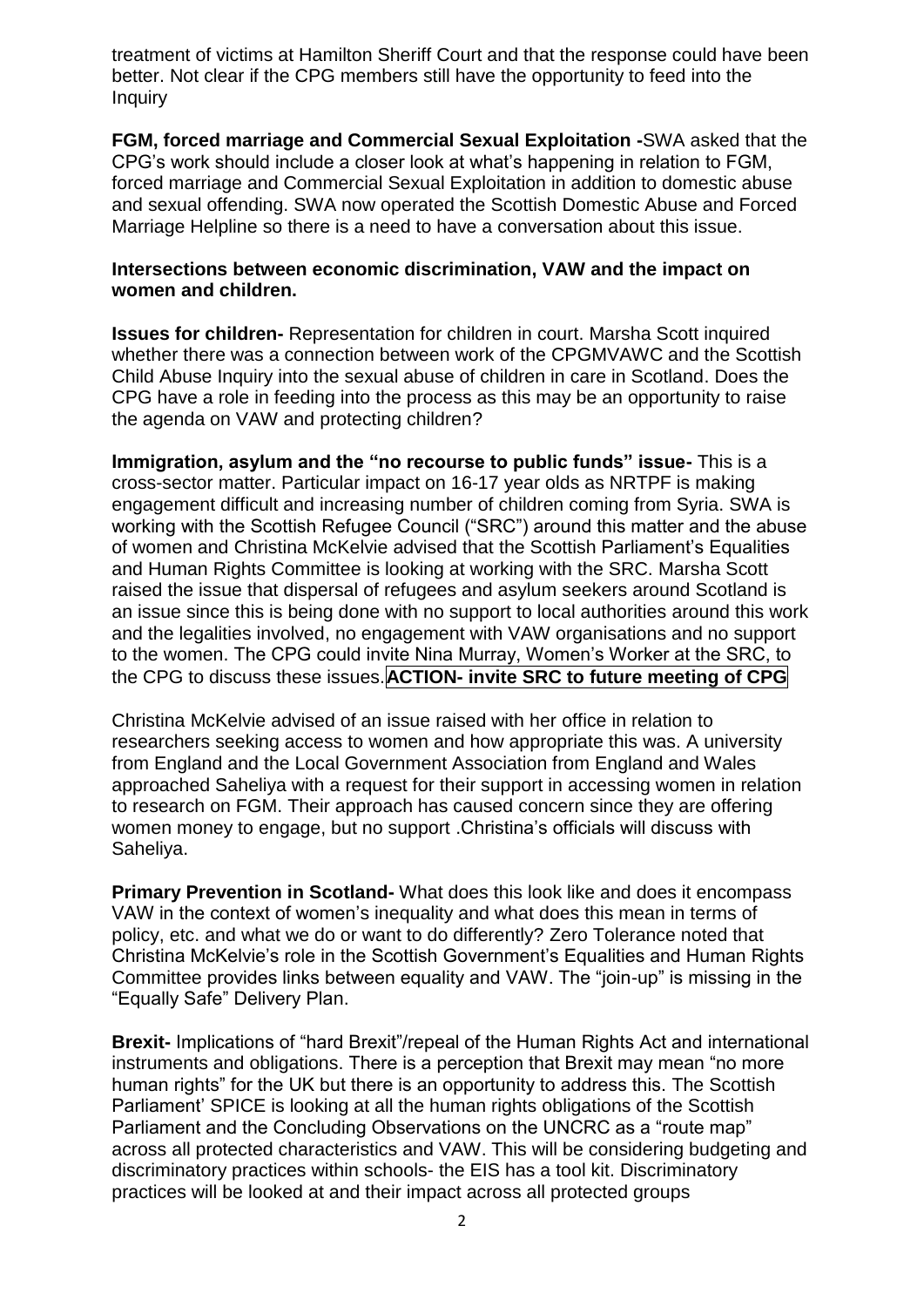Stephen Madill advised that this has impacted on participation with the CEC groups for Polish men; workers and men not keen to engage due to a fear of being abused because of their nationality.

Funding from Europe has filtered through local authorities and the SGov. ZT has asked the SGov to identify the number of organisations potentially impacted by the loss or restriction of European funding. Will this impact on the third sector VAW organisations and access to DAPHNE funding? What is the SGov's stance and are they being proactive in terms of their presence at Strasbourg, Brussels and the UNcould they be doing more?Christina McKelvie advised that the Equalities and Human Rights Committee will be considering this and information will be on their webpage. She will be continuing her representation of Scotland on the Council of Europe and will be joining the Current Affairs Committee.

## **Agreed topics for further discussion as future Agenda items**

- **Equally Safe –** as a permanent agenda item, with update from SGov
- **Brexit**
- **Access to Justice**
- **DA offence**
- **Austerity & economics linked to VAW**
- **Benefits system**
- **NRTPF, etc**
- **Primary Prevention**

## **Scheduling of meetings & invitations**

Noted that there had been difficulties in securing MPS representation due to longstanding commitments already in place. Possibly rotate around Tuesdays, Wednesdays and Thursdays to secure best MSP representation, other Parliamentary business permitting. The meeting discussed Invitations to present to the meeting and it was agreed that we would ask the Cab Secretary for Justice and his officials and the DA Bill Team in January/February and also Trevor Owen from SGov Equalities Unit to give an update on "Equally Safe" to the CPG, as a standing item

#### **ACTION**

**Contact the Cab Sec's office to invite him to the next CPG meeting- Jan/Feb? Invite DA Bill Team (Jan/Feb) andTrevor Owen to deliver "Equally Safe" update**

#### **Members' Updates- to be on the agenda as a standing item**

**Melanie McCarry**- informed the meeting on the Scottish Government research project Strathclyde University, linking with Glasgow University, will be undertaking covering sexual violence on university campuses and the implementation of "Equally Safe" to produce a toolkit on pathways for higher education establishments. This will be capturing information on rape and sexual assault but not FGM, CSE or forced marriage and the researchers will be capturing the dataset from staff and, working with the Strathclyde Students' Association, students across the campus. They are also looking for grant funding to extend the research element to the University of the West of Scotland, in order to access varied campuses and identify differences. The project plans to carry out campus-based surveys and develop a new MOOC (Massive Open Online Course) on VAW.

**Stephen Madill**- Rory Macrae from the CEC "Working with Men" project has been seconded to the SGov to work on the re-accreditation of the Caledonian System, involving the rewriting of all the manuals as a precursor to the further roll-out of the System. Funding for their RESPECT Polish Project is also needed since this ends in